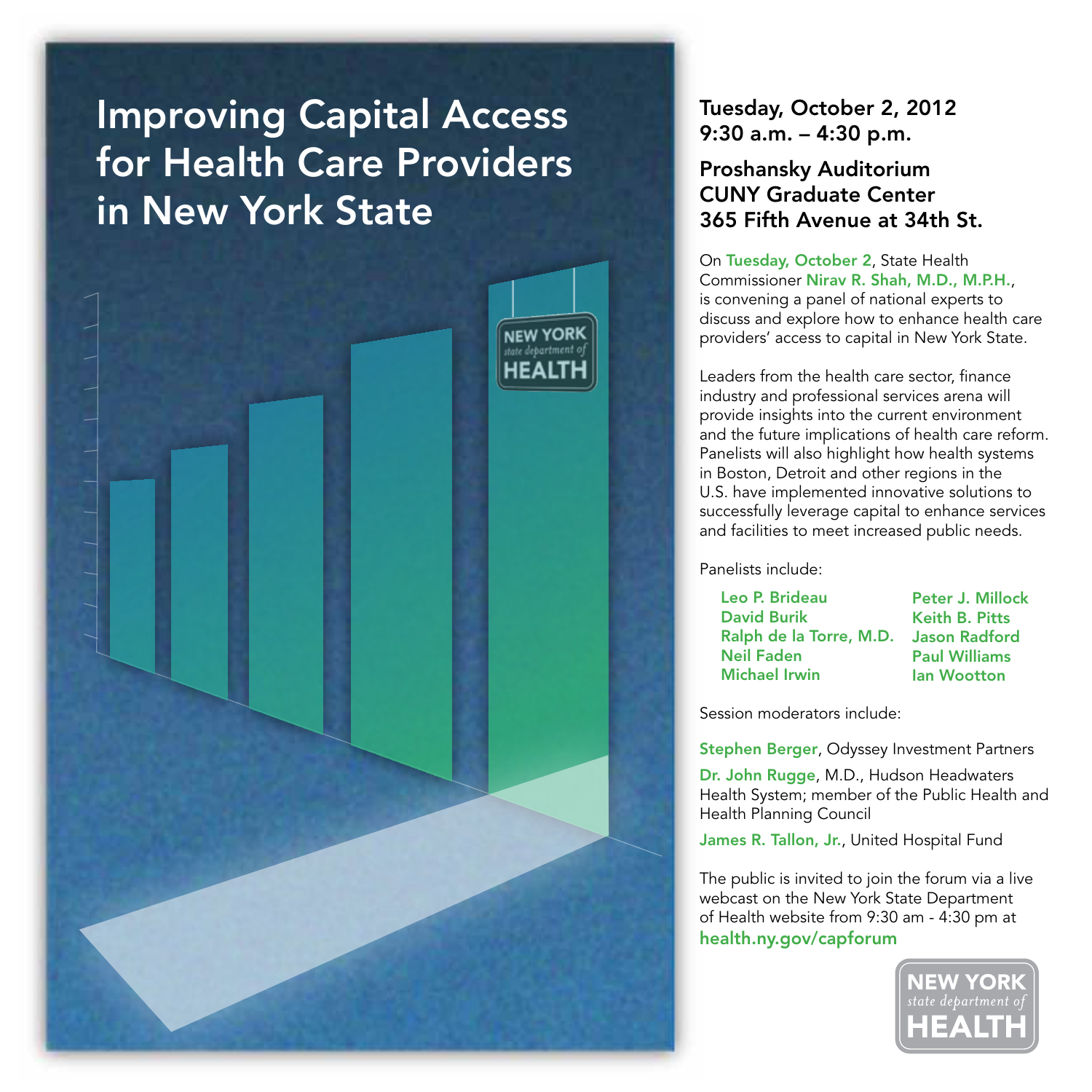## Improving Capital Access for Health Care Providers in New York State Tuesday, October 2, 2012

*The forum will be open to the public and webcast at* health.ny.gov/capforum.

| $9:30 - 9:45$                                   | I. Welcome & Opening Remarks<br>New York State Health Commissioner Nirav R. Shah, M.D., M.P.H.                                                                                                                                                                                                |
|-------------------------------------------------|-----------------------------------------------------------------------------------------------------------------------------------------------------------------------------------------------------------------------------------------------------------------------------------------------|
| $9:45 - N$ oon                                  | II. Capital Access for New York Hospitals: What is the Outlook Today and for the Future?<br>Moderator: James R. Tallon, Jr., President, United Hospital Fund of New York                                                                                                                      |
| $9:45 - 10:30$                                  | a. The Current Environment and a Look Ahead<br>i. Healthcare Association of New York State, Greater New York Hospital Association,<br>Community Health Care Association of New York State, LeadingAge NY,<br>New York State Health Facilities Association                                     |
| $10:30 - 11:00$                                 | ii.Issuers: Dormitory Authority of New York State, Primary Care Development Corporation                                                                                                                                                                                                       |
| $11:00 - 11:30$                                 | b. Overview: Law and Regulation Related to Ownership and Capital Formation for Health Care Providers<br>Peter J. Millock, Nixon Peabody                                                                                                                                                       |
| $11:30 - N$ oon                                 | c. Profile of Health Care Landscape in New York and the Nation<br>David Burik, Navigant                                                                                                                                                                                                       |
|                                                 | <b>Break for Lunch</b>                                                                                                                                                                                                                                                                        |
| $12:30 - 4:00$                                  | III. Meeting the Future: Models and Opportunities for Accessing Private Capital<br>Moderator: Stephen Berger, Partner, Odyssey Capital                                                                                                                                                        |
| $12:30 - 1:00$                                  | a. Overview: Private Capital & Not-For-Profit Hospitals<br>Michael R. Irwin, Citicorp Global Markets, Inc.                                                                                                                                                                                    |
| 1:00-1:30                                       | b. Innovative New Market Tax Credits & Other Tax Credit Structures<br>Neil S. Faden, Manatt, Phelps & Phillips, LLC                                                                                                                                                                           |
| $1:30 - 2:00$<br>$2:00 - 2:30$<br>$2:30 - 3:00$ | c. Investor-Owned Health Care: National Examples<br>i. Ascension Health Care Network - Leo Brideau, Oak Hill Capital Partners<br>ii. Detroit Medical Center - Keith Pitts, Vanguard Health Systems<br>iii. Caritas Christi Healthcare - Steward LLC - Dr. Ralph de la Torre, Cerberus Capital |
| $3:00 - 4:00$                                   | d. Public/Private Partnerships (P3) in Healthcare<br>i. Paul T. Williams, Jr., Dormitory Authority of New York State<br>ii. Ian Woottan, PricewaterhouseCoopers<br>iii. Jason Radford, Ashurst                                                                                                |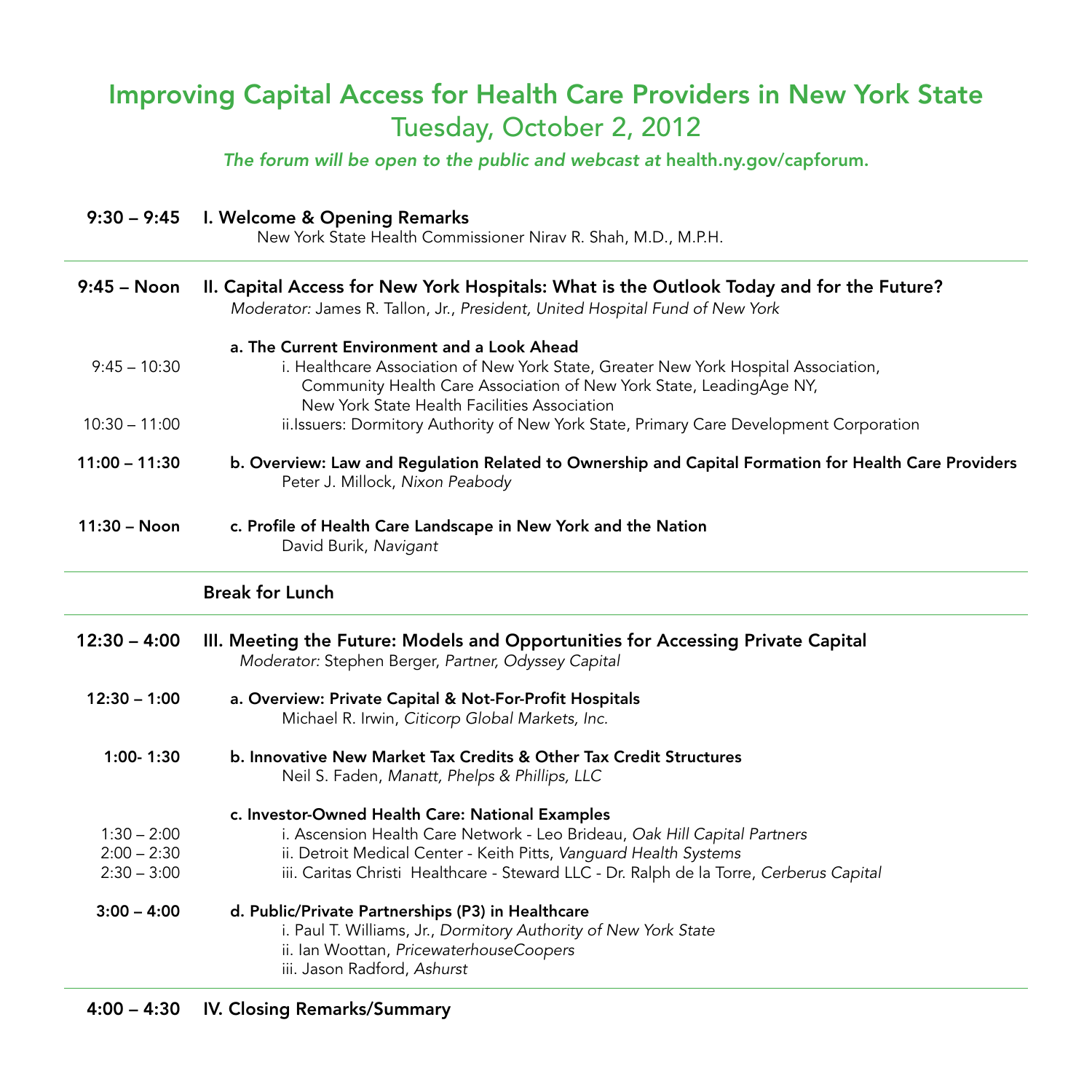#### *Moderators*

#### Stephen Berger

*Partner, Odyssey Capital*

Mr. Berger is one of the founders of Odyssey Investment Partners, LLC and was a general partner of the Manager's predecessor firm Odyssey Partners from 1993 to 1997. Mr. Berger currently serves on the board of directors of EAG, SM&A and TNT Crane & Rigging. Prior to joining Odyssey Partners in 1993, Mr. Berger was executive vice president of GE Capital Corporation (1990-1993) where he was responsible for a diverse portfolio of operating companies, as well as for GE Capital's lending and private equity activities. In this position, Mr. Berger was also responsible for establishing and growing GE Capital's insurance annuity business, including acquisitions in excess of \$1.1 billion. Previously, he was chairman and chief executive officer of Financial Guaranty Insurance Company, a municipal bond insurer wholly owned by GE Capital. Mr. Berger served as executive director of the Port Authority of New York and New Jersey (1985 - 1990), where he was responsible for directing New York's and New Jersey's airports, port facilities, tunnels, bridges, commuter trains and real estate investments. Previously, Mr. Berger was a principal with Odyssey Partners (1983 - 1985). Before joining Odyssey Partners, Mr. Berger served as director of corporate development at Oppenheimer & Co. Mr. Berger's public service positions also include: (i) chairman of the New York State Commission on Health Care Facilities in the 21st Century (2005 - ), (ii) executive director of the New York State Emergency Control Board for the City of New York during the height of New York's financial crisis in 1976 and 1977; and (iii) chairman of the board of the United States Railway Association, where he was the United States Government "Banker" responsible

for structuring Conrail's emergence from bankruptcy. A native of New York, Mr. Berger graduated magna cum laude from Brandeis University with Honors in History. He also attended the University of Chicago on a fellowship to the Department of Political Science.

#### John Rugge, MD

*President & CEO, Hudson Headwaters Health Network*

Dr. Rugge is a family practitioner and founding chief executive officer of Hudson Headwaters Health Network, which operates 14 community health centers delivering primary and specialty care in upstate New York. Over the years, Dr. Rugge has served on numerous health policy councils in Albany, New York and Washington, D.C. He is currently board director of the New York State Primary Care Association and chair of the Health Planning Committee for the New York State Public Health and Health Planning Council. For the last several years, Dr. Rugge has been co-organizer of the Adirondack Region Medical Home Pilot, one of the nation's few all-payer demonstrations of the medical home model. Dr. Rugge received his A.B. (*magna cum laude*) from Williams College, his MTS from Harvard University Divinity School, and his M.D. from Yale University Medical School.

#### James R. Tallon, Jr.

*President, United Hospital Fund of New York*

James R. Tallon, Jr., a nationally recognized health care policy leader, is president of the United Hospital Fund of New York. The chair of The Commonwealth Fund as well as the Kaiser Commission on Medicaid and the Uninsured. He also serves as secretary/ treasurer of the Alliance for Health Reform, is on the boards of the Institute on Medicine as a Profession and the New York eHealth Collaborative, and serves on the advisory board for the Jonas Center for Nursing Excellence. Additionally, Mr. Tallon is a member of the New York State Board of Regents, the constitutionally established supervisory body of all education and education-related activities in New York. During the gubernatorial transition period in 2006, Mr. Tallon headed the Health Care Policy Advisory Committee; in 1998-99 he led the planning process that established The National Quality Forum. Mr. Tallon is a former member of the boards of the Joint Commission on Accreditation of Healthcare Organizations and the Center for Health Policy Development. He has held visiting lecturer appointments at Columbia University and Harvard University schools of public health.

Prior to joining the Fund in 1993, Mr. Tallon represented Binghamton and parts of Broome County in the New York State Assembly for nineteen years, beginning in 1975. He chaired the health committee from 1979 to 1987, and was Majority Leader from 1987 to 1993. In September 1999, Empire State Reports named him one of 25 leaders whose work resulted in sweeping improvements in the lives of New Yorkers in the past 25 years. Mr. Tallon received a B.A., *cum laude*, in political science from Syracuse University, and an M.A. in international relations from Boston University. He has done additional graduate work at the Maxwell School of Citizenship and Public Affairs at Syracuse University. In 1995, he was awarded honorary doctorates of humane letters from the College of Medicine and School of Graduate Studies of the State University of New York Health Science Center at Brooklyn, and from New York Medical College. In May 2007 he was granted an honorary doctoral degree from the New York College of Podiatric Medicine. In March 2000 he was named an honorary fellow of the American College of Healthcare Executives.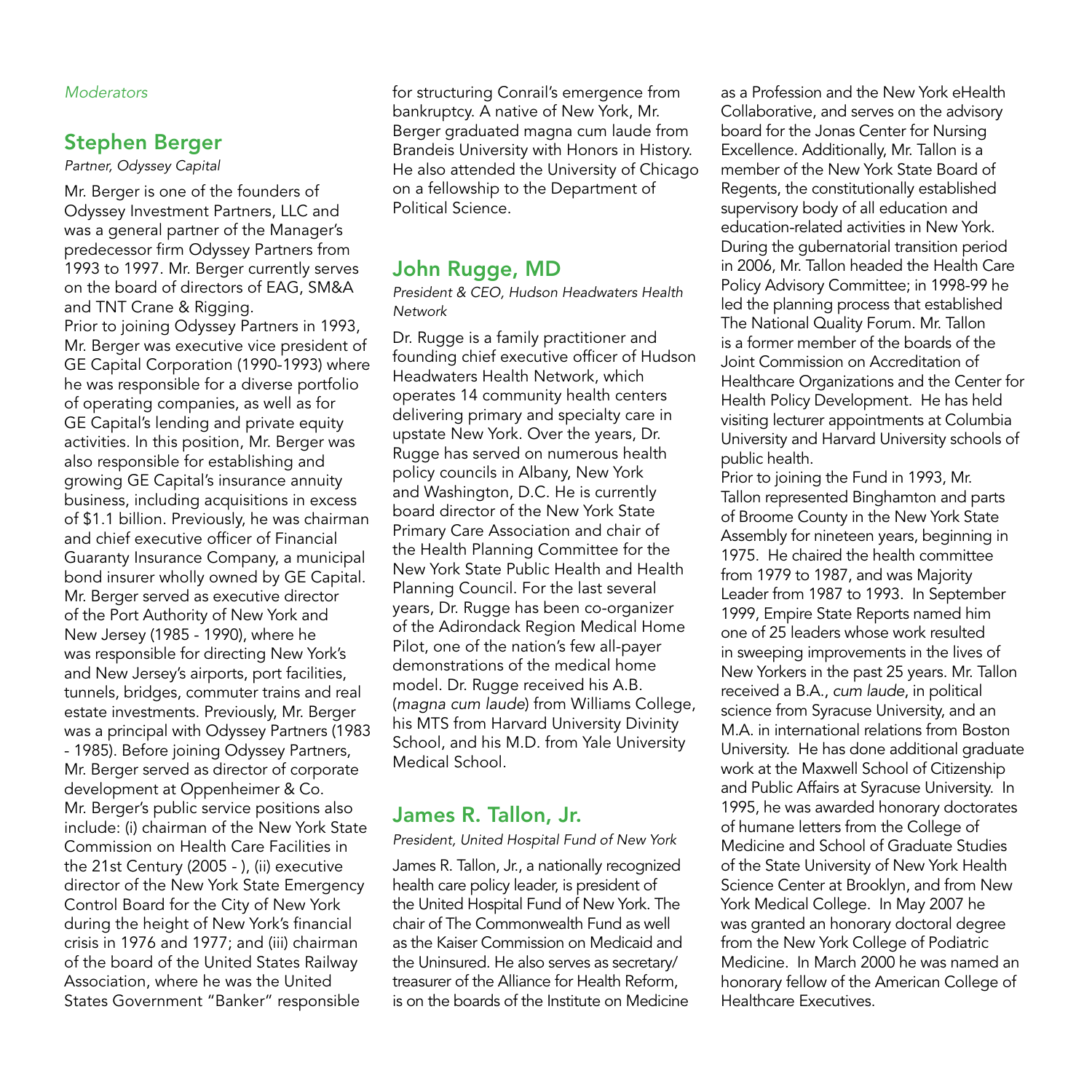#### *Panelists*

#### Leo P. Brideau

*President and Chief Executive Officer, Ascension Health Care Network*

Prior to joining Ascension Health Care Network, Mr. Brideau was president and chief executive officer of Columbia St. Mary's, Milwaukee, and served as the Wisconsin/Missouri ministry market leader for Ascension Health, responsible for healthcare operations in Wisconsin and Missouri. Prior to joining Ascension Health, Mr. Brideau served as president of Strong Health Regional Network, Rochester, N.Y., and as general director and chief executive officer of Strong Memorial Hospital of the University of Rochester. Mr. Brideau has served on numerous national and state-level boards and commissions. He chaired the American Hospital Association Committee on Payment Reform Task Force as well as the Wisconsin Hospital Association Task Force on Future Physician Work Force. Additionally, he has served as a member of the board of trustees of the American Hospital Association (AHA), serving on its executive committee, and as a member of the AHA Commission on Workforce for Hospitals and Health Systems. Mr. Brideau received a Bachelor of Science Degree in International Economics from the Georgetown University School of Foreign Service and Master of Health Services Administration Degree from the Medical College of Virginia.

#### David Burik

#### *Managing Director, Navigant*

Mr. Burik is a managing director with Navigant's health care practice. He has over 30 years of consulting experience within all segments of the health care industry. His expertise includes the

definition and communication of key strategic issues, as well as the successful execution of solutions for those issues. Mr. Burik's creativity, listening skills and ability to respectfully challenge and clearly summarize the key issues at hand and to facilitate decision making are recognized throughout the health care industry. Mr. Burik received a B.A., Geography, from Northwestern University, and an M.M., Finance and Hospital Health Service Management, from the Kellogg School of Management, Northwestern University.

### Ralph de la Torre, M.D.

*Chairman and Chief Executive Officer, Steward Health Care System, LLC*

Dr. Ralph de la Torre is the chairman and chief executive officer of Steward Health Care System LLC, New England's largest fully integrated community care organization with eleven hospitals, 17,000 employees and other affiliates, including a home health care company, a nursing college and an imaging company. Within two years of becoming CEO of Caritas Christi, Dr. de la Torre dramatically improved the system. During this time, Dr. de la Torre implemented changes in governance, operational structure and strategy, leading to the creation of a fully integrated community care organization with significant participation in risk contracting. Before joining Caritas, Dr. de la Torre was the founder and CEO of the Cardiovascular Institute at Beth Israel Deaconess Medical Center (BIDMC) and Cardiovascular Management Associates, one of the nation's first totally integrated systems for treating cardiac patients. At the same time, Dr. de la Torre was chief of cardiac surgery at BIDMC and a Harvard Medical Faculty Physician at BIDMC. He has founded several health care-related businesses and has numerous issued or pending patents. A frequent commentator on national health care

policy issues, Dr. de la Torre has bylined and/or been featured in *BusinessWeek*, *Fortune* and CNBC, among others. He was recently voted one of the 25 most powerful physician executives in the United States by *Modern Healthcare* magazine. Dr. de la Torre is a graduate of Duke University in 1988 (B.S.E.), where he was a member of Phi Beta Kappa and Tau Beta Pi, and from a joint program between Harvard Medical School (M.D.) and the Massachusetts Institute of Technology (M.S.) in 1992.

#### Neil S. Faden

*Partner, Manatt, Phelps, & Phillips, LLC*

Mr. Faden practices transactional corporate and securities law with concentrations in organization and capitalization of collective investment funds, community development finance transactions and health care industry financing and transactional matters. Mr. Faden focuses on finance matters related to the New Markets Tax Credit program and renewable energy tax credit projects. His practice includes the representation of community development entities, investors, lenders and borrowers. Mr. Faden advises sponsors of collective investment vehicles, organized as limited liability companies and partnerships, ranging from hedge funds to real estate private equity funds. He regularly handles transactions structured in non-U.S. jurisdictions to enable investment by foreign investors and acquisitions of securities in compliance with U.S. law. Mr. Faden has lead responsibility for dozens of affordable housing finance transactions, including the formation of limited partnerships designed to invest in affordable housing generating federal low-income housing tax credits, negotiation with institutional investors in such partnerships, negotiation with lenders and negotiation of equity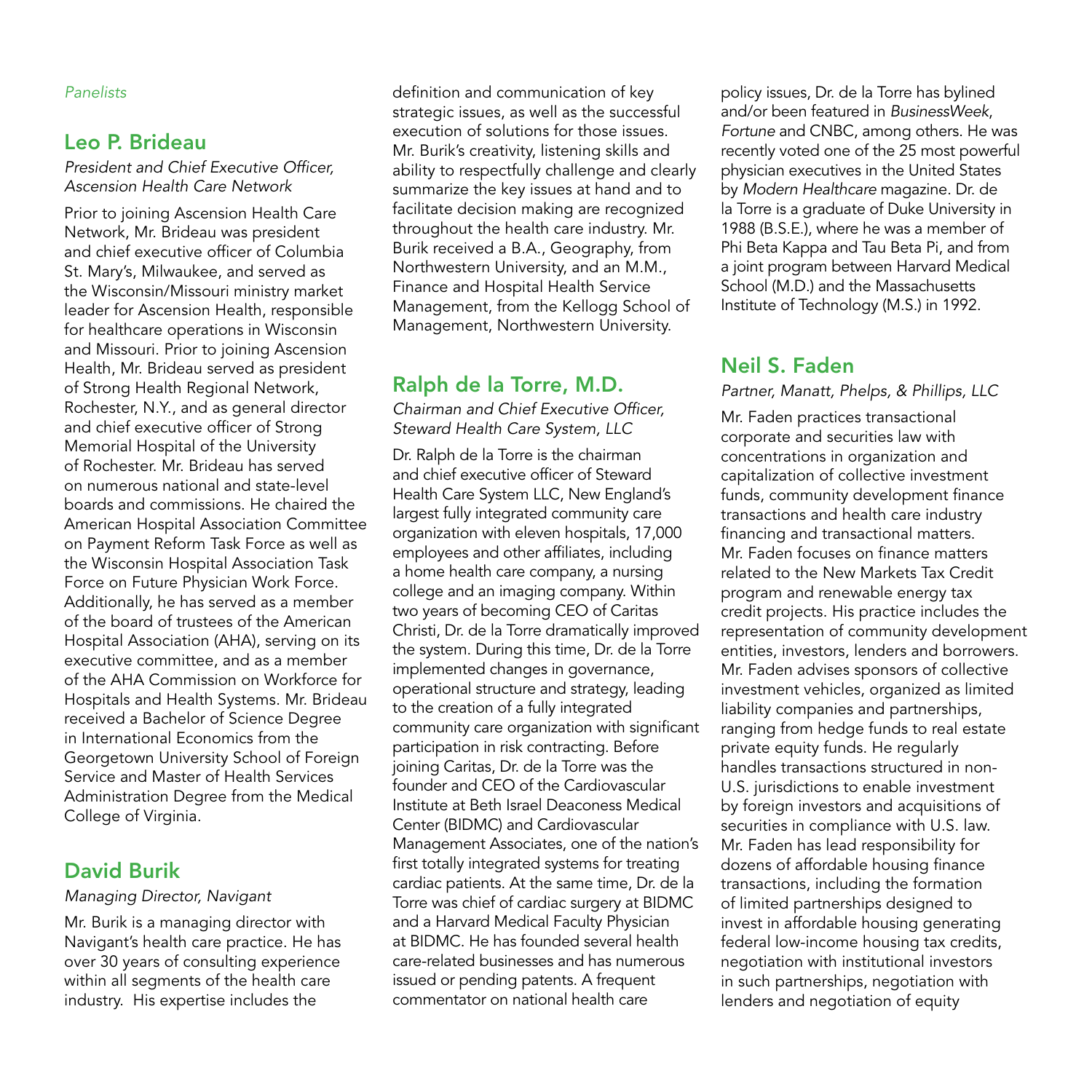investments in partnerships constructing or rehabilitating affordable housing. Mr. Faden has extensive experience representing developers of assisted living facilities including the formation of joint ventures for the development or ownership of assisted living facilities, compliance with regulatory requirements and the financing and sale of such facilities. Mr. Faden received a B.A., *magna cum laude*, from Tufts University, and a J.D. from New York University School of Law.

#### Daniel J. Heim

*Executive Vice President of LeadingAge New York*

Mr. Heim is executive vice president of LeadingAge New York (formerly the New York Association of Homes and Services for the Aging). He has been with the Association in a variety of roles since 1989. He oversees the Association's public policy efforts including policy development, regulatory affairs, member communications and litigation activities. LeadingAge NY represents nearly 500 not-for-profit and governmental providers of senior living and services throughout the state, including nursing homes, home care, senior housing, assisted living, managed long term care, retirement communities and other agencies.Prior to his LeadingAge NY employment, Mr. Heim was a fiscal analyst with the New York State Department of Health and a credit analyst for a commercial bank. He earned his Bachelor's in Finance from Siena College in Loudonville, N.Y and an M.B.A. from the University at Albany. Mr. Heim has served on numerous boards and advisory groups, and is a frequent speaker at conferences, seminars and other forums on long term care policy issues.

#### Richard J. Herrick

*President & CEO, New York State Health Facilities Association, Inc.*

Richard Herrick is president & CEO of the New York State Health Facilities Association, Inc. (NYSHFA) and the New York State Center for Assisted Living (NYSCAL), statewide, health care membership organizations representing over 270 skilled nursing and assisted living facilities. The membership is diversified and represents individual and multi-facility operations of proprietary, voluntary and government sponsorship. Members care for approximately 45,000 New Yorkers, and are dedicated to the highest standards of care and quality of life of all residents. Mr. Herrick joined NYSHFA in April 2002. Since then he has served on several state advisory groups including being invited to participate on the NYS Department of Health's Long Term Care Restructuring Initiative Advisory Council. At the national level, Mr. Herrick has served on the American Health Care Association (AHCA/ASCHAE) board of directors, is a member of AHCA's Council of States, Budget and Finance Committee, is vice chair of the ASHCAE, and is on the board of directors of the National Center for Assisted Living. AHCA is the nation's largest association of professional long term health care providers. A frequently requested speaker on long term care issues at the state and national level, Mr. Herrick has spoken at the National Investment Center for the Seniors Housing & Care Industry Conference, a NYS Bar Association conference, for the Berger Commission and at the National Medicaid/Medicare Leadership Conference among others. In addition he has served on many long term care panels. Prior to joining NYSHFA, Mr. Herrick spent seven years as president and COO of Wingate Health Care, Inc., which operates seven

nursing facilities in Massachusetts and three in New York State. He also served as executive vice president of the Ivey Companies, which operate three nursing facilities and a pharmacy in Massachusetts. Mr. Herrick is active on the boards of Berkshire Healthcare Systems which operates 19 SNFs and is treasurer of Berkshire Retirement Home. He is past chairman of the board of the Massachusetts Senior Care Association.

#### Michael R. Irwin

*Managing Director, Citicorp Global Markets, Inc.*

Michael Irwin is a seasoned financial professional with significant experience working with health care provider organizations around the country. Among his clients are prestigious academic medical centers and leading integrated health care systems. Michael is a frequent speaker on the capital markets and has been a faculty member of The Governance Institute for over a decade. Mr. Irwin's specialties include assisting health care providers in developing and executing comprehensive capital strategies, credit positioning and capital access plans, as well as transactions to improve market position and achieve growth objectives. He is a graduate of Providence College and the Lubin School of Business at Pace University.

## Portia Lee

#### *Managing Director, Dormitory Authority of New York State*

Ms. Lee is the managing director of Public Finance and Portfolio Monitoring. She is responsible for supervising and directing Authority bond issuance in the capital markets, through financial feasibility analysis and financing structure determination for Authority clients; as well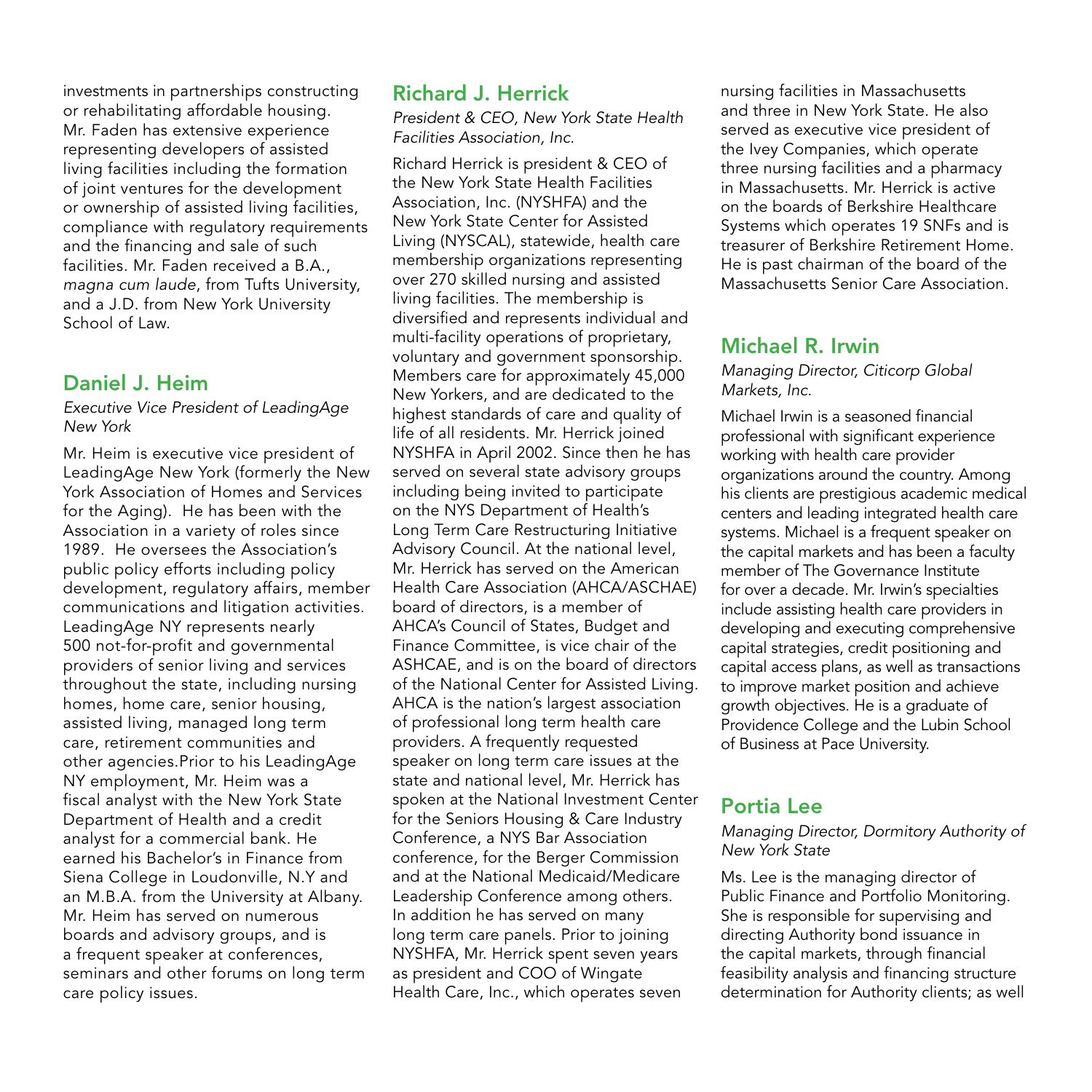as implementing and overseeing financing programs, including interest rate exchange and similar agreements; overseeing the Authority's compliance with continuing disclosure requirements and monitoring the financial condition of existing Authority clients. Ms. Lee previously served as senior investment officer at the New York State Comptroller's Office where she was responsible for assisting in the administration of the long-term fixed income portfolio of the New York State Common Retirement Fund, as well as the short-term portfolio, and the Securities Lending Program. From 1995 to 2005, Ms. Lee worked at Moody's Investors Service where she most recently served as vice president and senior credit officer in the Public Finance Housing Group. In addition, Ms. Lee has extensive public service experience working for over 10 years in various positions in the Governor's Office, NYS Department of Social Services, as well as the New York State Assembly. She holds a Bachelor's degree from the State University of New York at Albany.

#### Tom Manning

*MBA, Managing Director, Capital Investment, Primary Care Development Corporation*

Mr. Manning joined PCDC in 1994 and oversees the organization's lending operation, including underwriting, manages investor and borrower relations, and monitors overall market conditions. He is a Mayoral appointee to the board of the NYC Residential Mortgage Insurance Corporation. He also led PCDC's initial effort to become a federally designated Community Development Financial Institution (CDFI) and serves as an advisor to foundations and other organizations launching community health efforts in several states and localities. Prior to PCDC, Mr. manning worked with the New York

City Department of Housing Preservation and Development, the State of New York Mortgage Agency, and the Mayor's Office of Management and Budget. He received his B.A. from Columbia University and an M.B.A. from the Columbia University Graduate School of Business.

#### Peter J. Millock

#### *Partner, Nixon Peabody*

Peter Millock focuses his practice in affiliations and networks of physicians, hospitals and other health, mental health and disability services providers, and regulatory and enforcement matters before state agencies. Between 1980 and 1995, Mr. Millock served as general counsel, New York State Department of Health. He was chief legal advisor to the commissioner of health and provided advice to state policy makers on all health related matters. Mr. Millock is a frequent speaker on health care issues before health and legal groups throughout the state. He is an associate professor at the State University of New York at Albany School of Public Health. Mr. Millock is a member of the Bar Association of the City of New York and the New York State Bar Association. He is also a past chair of the Health Law Section of the New York State Bar Association. Mr. Millock received an A.B., *magna cum laude*, from Harvard College, and a J.D., *cum laude*, from Harvard Law School.

#### Keith B. Pitts

*Vice Chairman, Vanguard Health Systems* Keith Pitts currently is vice chairman of Vanguard Health Systems. Vanguard is a privately held company founded by senior healthcare executives in 1997 and owned by The Blackstone Group, management and Morgan Stanley Capital Partners. Currently, Vanguard owns and operates 19

acute-care hospitals and related outpatient businesses in five primary markets. Keith Pitts has over 25 years of health care experience, with varying responsibilities across multiple industry sectors. Mr. Pitts has significant experience in the acute care and managed care sectors of the health care industry. In addition, he has experience in the long-term care, physician practice management and specialty services sectors. Mr. Pitts' experience covers the functional areas of mergers and acquisitions, development, strategic planning, organizational development, operations, finance and information systems. Prior to joining Vanguard, he was the chairman and CEO of Mariner Post-Acute Network and its predecessor, Paragon Health Network. His career includes serving as OrNda HealthCorp's executive vice president and chief financial officer as well as over 15 years as a consultant to health care organizations, most recently as a Partner in Ernst & Young's Healthcare Consulting practice.

## Jason Radford

#### *Partner, Ashurst, LLP*

Mr. Radford is the head of Ashurst's Americas energy, transport and infrastructure practice. He has over 15 years experience of advising on transactions totaling more \$244.5 billion in M&A, joint ventures, equity sales/disposals, PPP/P3, project finance transactions and fundraising. Mr. Radford is listed as a leading individual in both Legal 500 and Chambers and Partners. Chambers remarks how clients comment "[Jason] is credited with getting deals done easily". Mr. Radford is described in Chambers and Partners 2010 as "Mr Healthcare". He serves as a consultant editor to "A Practical Guide to PPP in the UK", which is described by Infrastructure Journal as "the PPP industry bible." Mr. Radford received a B.A. with honors from the University of York, UK.